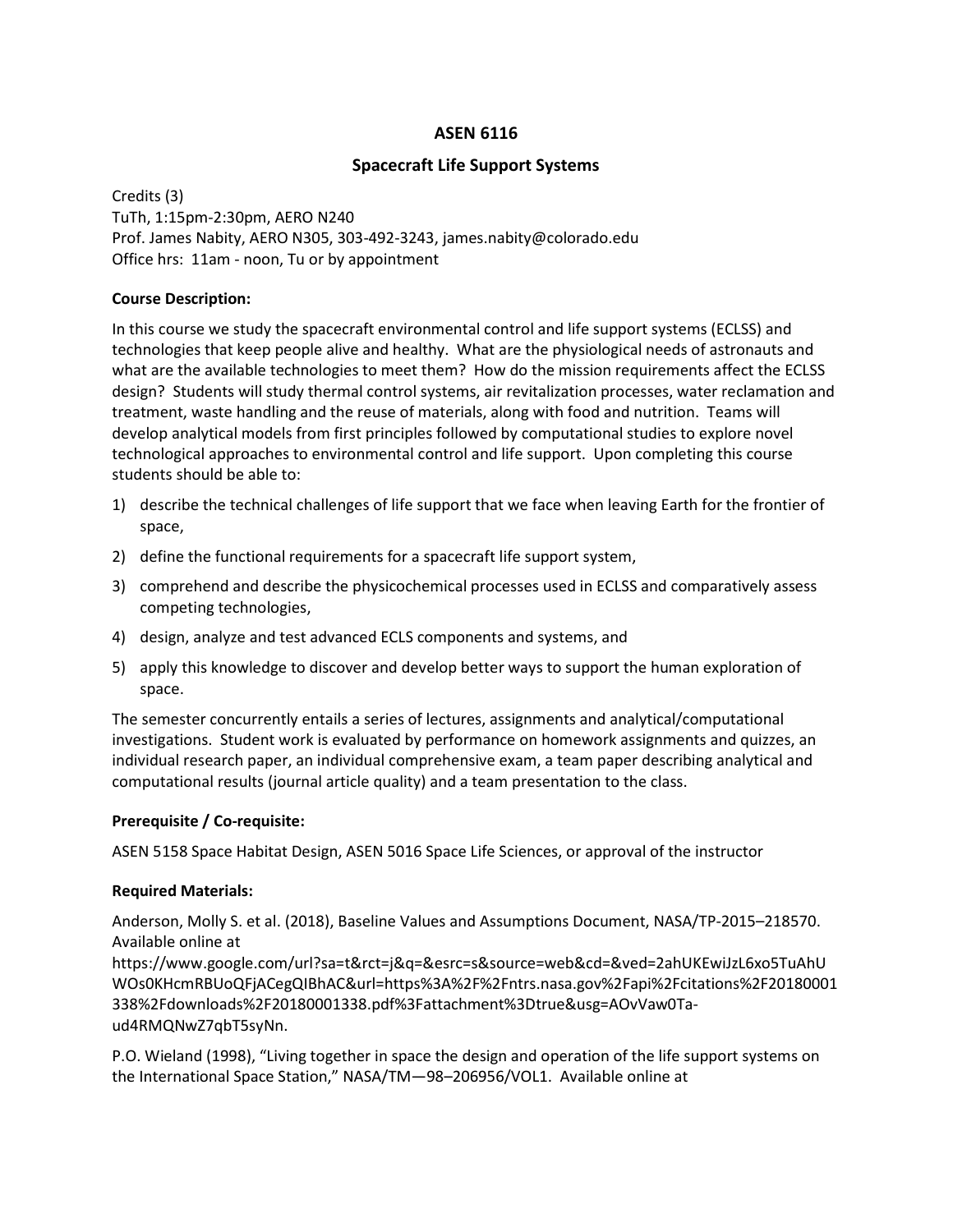http://spaceflightsystems.grc.nasa.gov/repository/NRA/tm206956v1%20living%20together%20%20in% 20space.pdf

Exposure Guidelines (SMACs & SWEGs)

https://www.nasa.gov/feature/exposure-guidelines-smacs-swegs

 SMACs - Spacecraft Maximum Allowable Concentrations for Selected Airborne Contaminants SWEGs - Spacecraft Water Exposure Guidelines for Selected Waterborne Contaminants

#### Recommended (but not required) Supplemental Materials:

Erik Seedhouse, Life Support Systems for Humans in Space, Springer Praxis Books, ISBN 978-3-030- 52859-1, 2020. https://www.springer.com/gp/book/9783030528584

Courtney G Brooks, James M. Grimwood, Loyd S. Swenson, Chariots for Apollo: A History of Manned Lunar Spacecraft, NASA Special Publication 4205, https://history.nasa.gov/SP-4205.pdf

Peter Eckart, Spaceflight Life Support and Biospheres, Space Technology Library, Microcosm Press and Kluwer Academic Publishers, 1996. \$199.99 for paperback from Springer, Amazon Market Place and other sources.

Wiley J. Larson and Linda K. Pranke, Human Spaceflight Mission Analysis and Design, Space Technology Series, The McGraw-Hill Companies, 2007.

Carol Norberg, Human Spaceflight and Exploration, Springer Praxis Books, ISBN 978-3642237249, 2013. \$149.99, https://www.springer.com/us/book/9783642237249

#### Course Assignments (additional information to be provided when assigned):

- Research Paper: A Life Support Technology Review Individual Work, 20% of final grade
- Mid-term Take Home Exam Individual Work, 25% of final grade
- Investigative Study: A journal quality research paper and presentation to report results Team Work, 35% of final grade
- Quizzes Individual Work, 10% of final grade
- Homework Individual Work, 10% of final grade

#### Academic Integrity and Grade Schedule:

| <b>Letter Grade</b> | Percent Grade    4.0 Scale |     |
|---------------------|----------------------------|-----|
| A                   | 93-100                     | 4.0 |
| $A -$               | 90-92                      | 3.7 |
| $B+$                | 87-89                      | 3.3 |
| B                   | 83-86                      | 3.0 |
| R-                  | 80-82                      | 2.7 |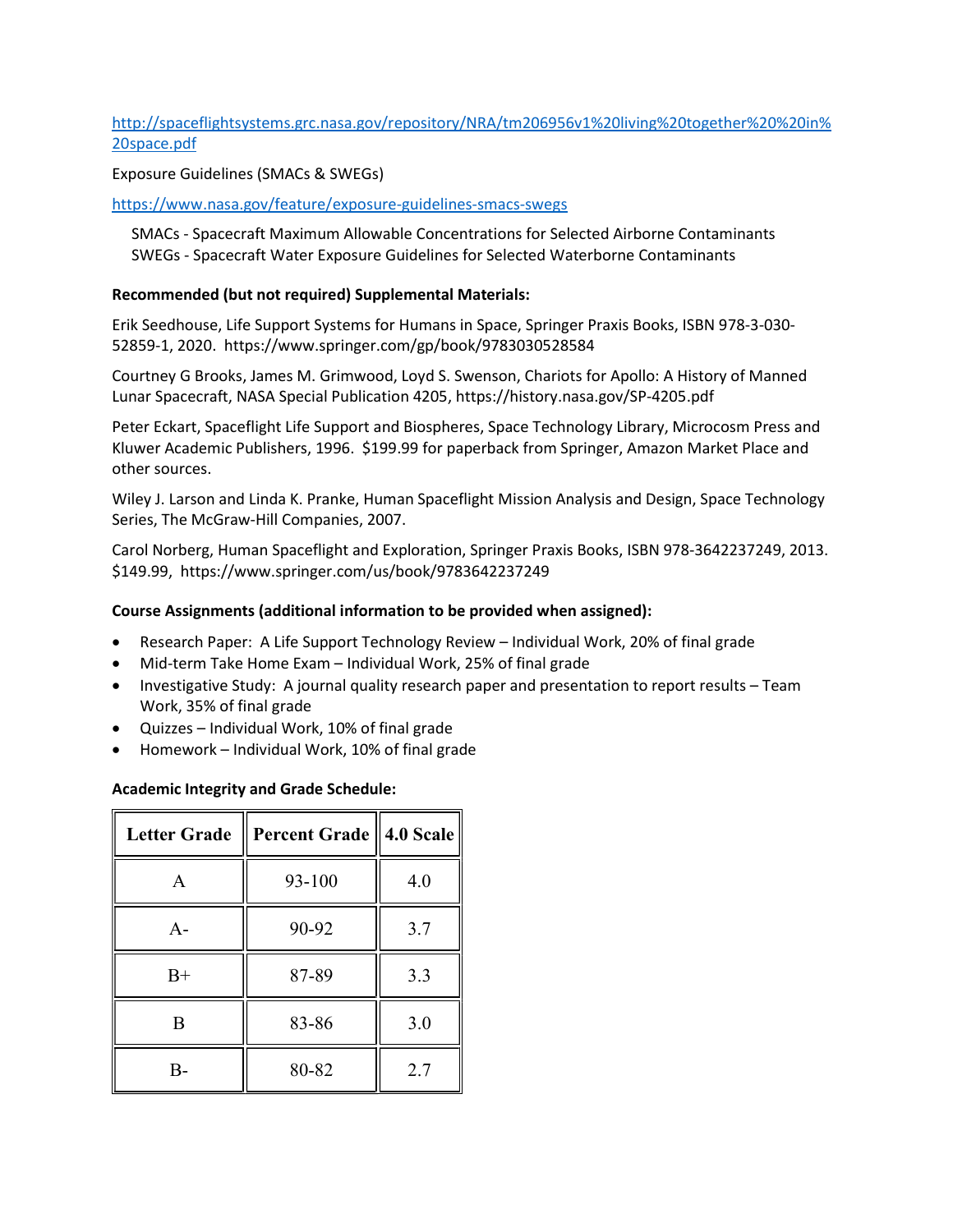| <b>Letter Grade</b> | Percent Grade    4.0 Scale |     |
|---------------------|----------------------------|-----|
| $C+$                | 77-79                      | 2.3 |
| C                   | 73-76                      | 2.0 |
| $C-$                | 70-72                      | 1.7 |
| D                   | 65-69                      | 1.0 |
| F                   | Below 65                   | 0.0 |

Successful students will put in approximately 12-15 hrs per week to complete the assignments and earn a B or better grade in this course. Late work (i.e. that work turned in after the deadline given by the instructor) will be docked 10 pts or one full letter grade for each week late. For AES graduate students, a course mark below B- is unsatisfactory and will not be counted toward fulfilling the minimum requirements for the degree.

Student attendance is an important part of your training as an engineer and scientist. A cordial atmosphere is expected at all times within the classroom and laboratory. Respect and be courteous to other students. Maintain a quiet work atmosphere; excessive noise distracts others. Assist your fellow graduate students. This is an important part of your training for the future. You will often be working in a group environment, so be a responsible team member. When you are required to share equipment with others, transfer data/codes/etc., do so in a professional manner. We expect that students follow the highest standards of ethics in their research and publications. Plagiarism, data manipulations, etc. are examples of unethical behavior and are not tolerated. The instructor or your advisor can help you and/or refer you to the proper channels if the ethical line is not clear.

### CLASSROOM BEHAVIOR:

Both students and faculty are responsible for maintaining an appropriate learning environment in all instructional settings, whether in person, remote or online. Those who fail to adhere to such behavioral standards may be subject to discipline. Professional courtesy and sensitivity are especially important with respect to individuals and topics dealing with race, color, national origin, sex, pregnancy, age, disability, creed, religion, sexual orientation, gender identity, gender expression, veteran status, political affiliation or political philosophy. For more information, see the policies on classroom behavior and the Student Code of Conduct.

### REQUIREMENTS FOR COVID-19:

As a matter of public health and safety due to the pandemic, all members of the CU Boulder community and all visitors to campus must follow university, department and building requirements, and public health orders in place to reduce the risk of spreading infectious disease. Required safety measures at CU Boulder relevant to the classroom setting include:

maintain 6-foot distancing when possible,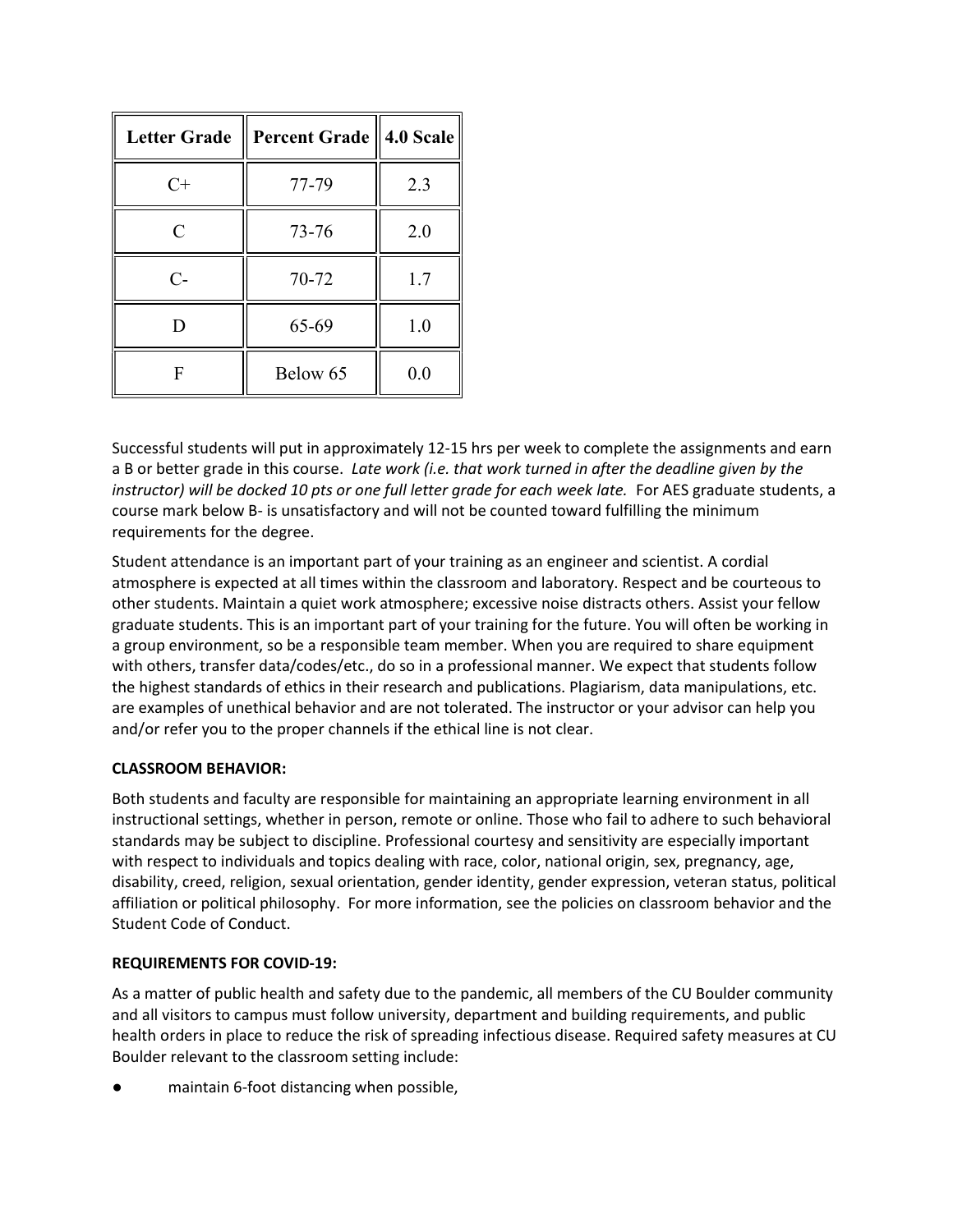wear a face covering in public indoor spaces and outdoors while on campus consistent with state and county health orders,

- clean local work area,
- practice hand hygiene,
- follow public health orders, and

if sick and you live off campus, do not come onto campus (unless instructed by a CU Healthcare professional), or if you live on-campus, please alert CU Boulder Medical Services.

Students who fail to adhere to these requirements will be asked to leave class, and students who do not leave class when asked or who refuse to comply with these requirements will be referred to Student Conduct and Conflict Resolution. For more information, see the policies on COVID-19 Health and Safety and classroom behavior and the Student Code of Conduct. If you require accommodation because a disability prevents you from fulfilling these safety measures, please see the "Accommodation for Disabilities" statement on this syllabus.

All students who are new to campus must complete the COVID-19 Student Health and Expectations Course. Before coming to campus each day, all students are required to complete the Buff Pass.

Students who have tested positive for COVID-19, have symptoms of COVID-19, or have had close contact with someone who has tested positive for or had symptoms of COVID-19 must stay home. In this class, if you are sick or quarantined, please notify me via email. Be advised that because of FERPA student privacy laws, you are not required to state the nature of your illness.

### Accommodation for Disabilities:

If you qualify for accommodations because of a disability, please submit your accommodation letter from Disability Services to your faculty member in a timely manner so that your needs can be addressed. Disability Services determines accommodations based on documented disabilities in the academic environment. Information on requesting accommodations is located on the Disability Services website. Contact Disability Services at 303-492-8671 or dsinfo@colorado.edu for further assistance. If you have a temporary medical condition, see Temporary Medical Conditions on the Disability Services website.

### Preferred Student Names and Pronouns:

CU Boulder recognizes that students' legal information doesn't always align with how they identify. Students may update their preferred names and pronouns via the student portal; those preferred names and pronouns are listed on instructors' class rosters. In the absence of such updates, the name that appears on the class roster is the student's legal name.